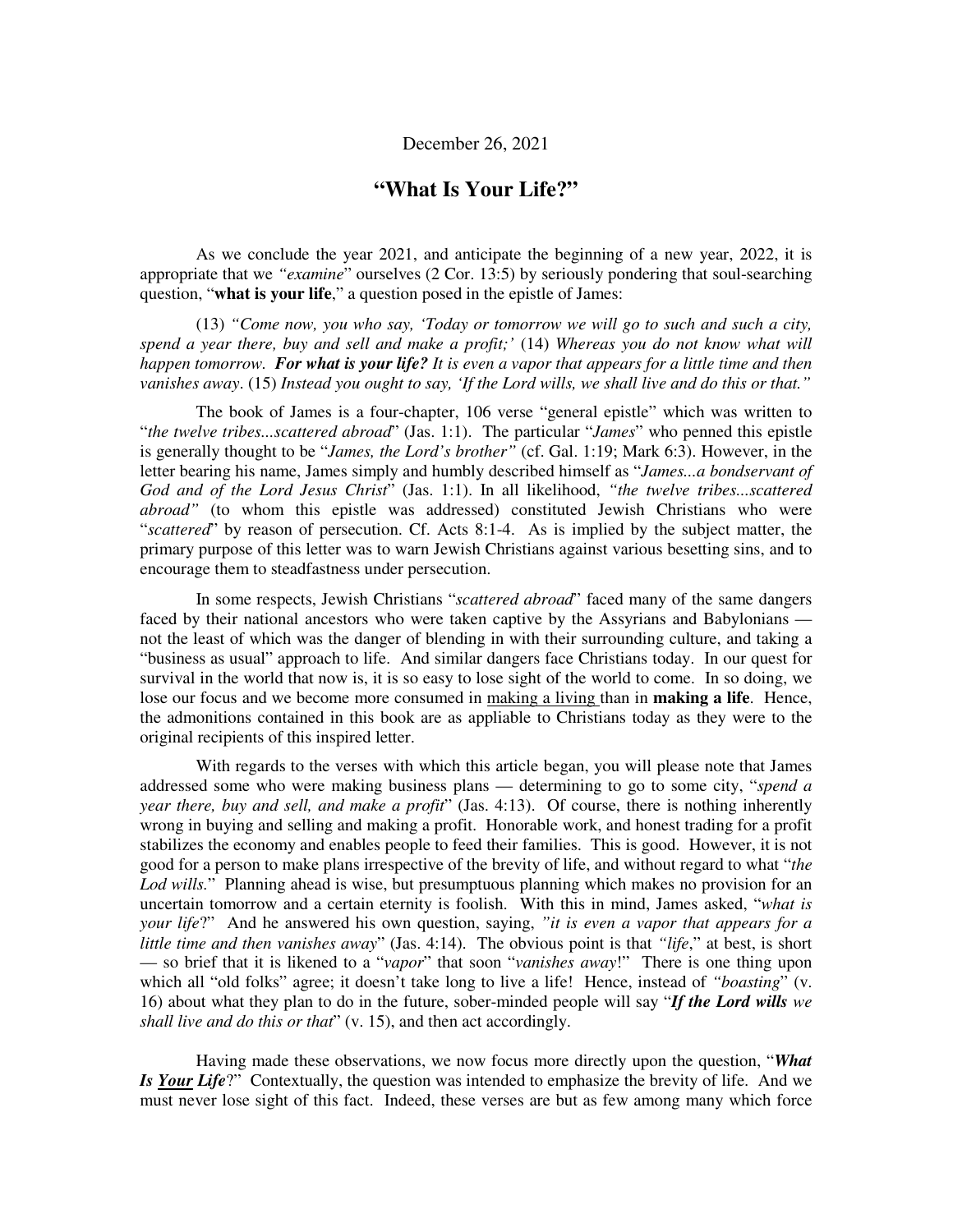upon us an awareness that a person's journey from the cradle to the grave is incredibly short especially when compared to eternity. That being the case, the question "*what is your life"* should receive due consideration by every responsible person. The balance of this article is written with this in mind. We have already addressed this question with regards to the brevity of life, so we now ask:

### **What Is Your Life With Regards to Purpose?**

The real value of life is not measured by quantity, but by **quality**. The biography of the oldest man on record is given in four short verses, Gen. 5:21,25-27). These verses tell us all we know about Methuselah. We learn that Enoch was his father; he bore "*sons and daughters,*" including Lamech; he lived 969 years *"and he died*." That is all that is actually stated about Methuselah. Using a little math, we can conclude that he died in the year of the flood; he may have died **in** the flood. But regarding Methuselah, who lived 969 years, everything we know about him can be summed up in one short paragraph which can be memorized in five minutes!

Conversely, Jesus lived on earth for about 33 1/2 years, but four New Testament books (Matthew, Mark, Luke, and John) are books of biography dealing with His life. The Old Testament looked forward to His coming; the New Testament begins with an announcement of His arrival, and concludes with an announcement of His return. The Law of Moses, the Prophets, and the Psalms (Luke 24:44) all spoke of the coming Messiah. The life of Jesus was so significant that that apostle John, after having already written about Jesus, concluded saying, "*And there are also many other things that Jesus did, which if they were written one by one, I suppose that even the world itself could not contains the books that would be written"* (John 21:25)!

Methuselah's life had length. Jesus' life had **purpose**. Jesus summed it up saying, "*I have come down from heaven, not do to My Own will, but the will of Him who sent me"* (John 6:38). Jesus knew His earthly stay would be short; hence, he said, *"I must work the works of Him who sent Me while it is day; the night is coming when no one can work*" (John 9:4).

Yes, we know about Methuselah, and we know about Jesus. But friend, what about *you*? "*What is your life*" with regards to purpose? The purpose of many is to accumulate as many material goods as possible, even though each one must die (Heb. 9:27), and not one of us can take any earthly possessions with us (I Tim. 6:7). The purpose of others may be summed up in these words *"eat, drink, and be merry*" (cf. Luke 12:15-21), but this approach to life produces misery instead — both here and hereafter!

What should be our real purpose in life. Solomon answered this question in these words, "*Let us hear the conclusion of the whole matter. Fear God and keep His commandments. For this is the whole duty of man"* (Eccl. 12:13).

## **What Is Your Life From the Standpoint of Destiny?**

This question is inseparably connected with the previous question. Purpose and destiny go hand in hand!

Speaking of destiny, there is a hell to shun (Matt. 10:28), and there is a heaven to gain (I Pet. 1:4). Hell is inconceivably terrible. Heaven is inconceivably wonderful! But the duration of each is the same; it is "*everlasting*" or *"eternal*" (Matt. 25:46)!